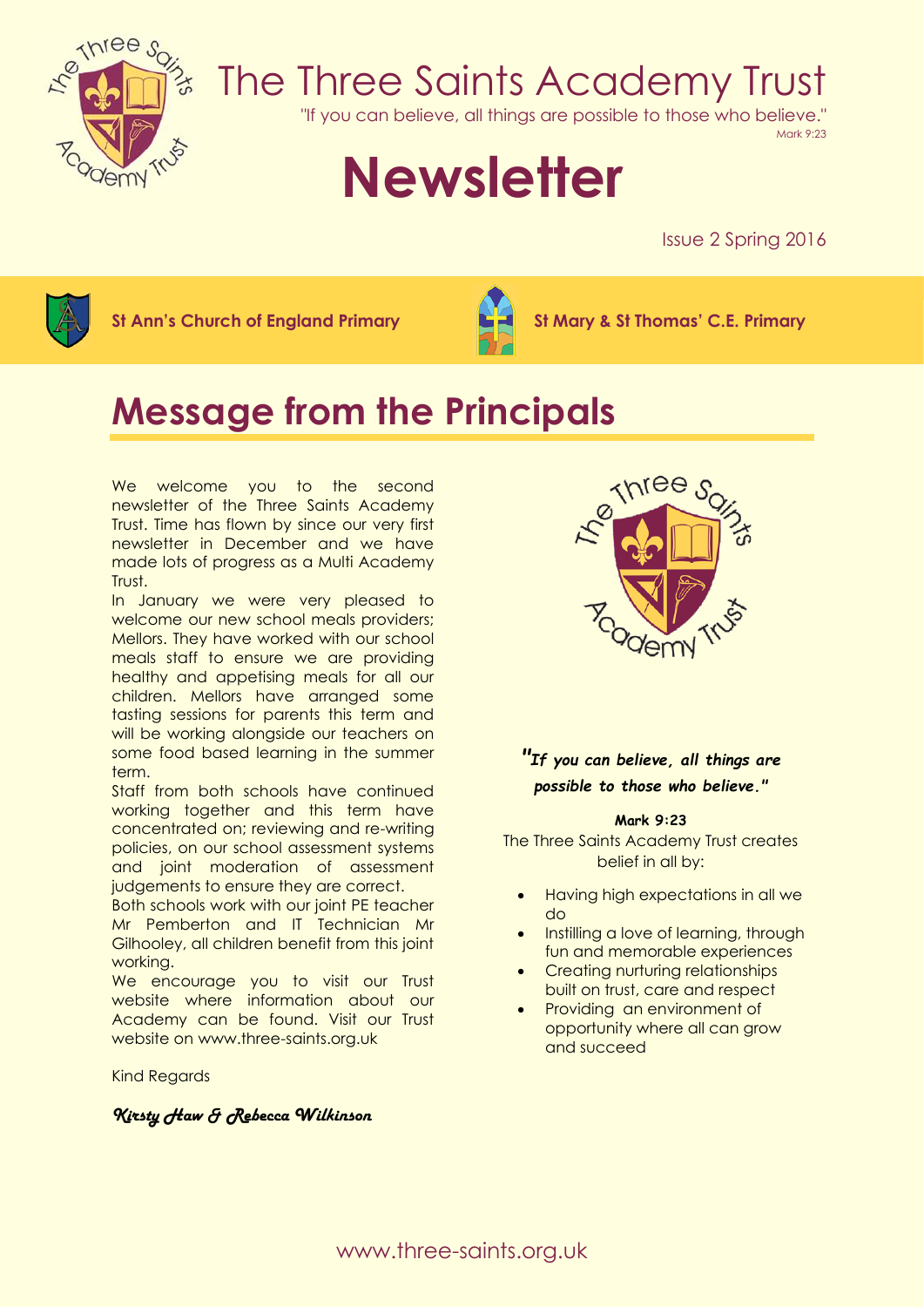

#### **Award Celebrations**

This term we have been awarded The Basic Skill Quality Mark. This award is in recognition of the high standards we achieve in english and mathematics. St Mary & St Thomas' has been in receipt of this award for the past 10 years which has been recognised with a special plaque.



#### **Celebrating Christian Festivals**

This term the whole school have visited St Thomas' Church and taken part in services for Ash Wednesday and Easter. These services were led by Y5 & Y4 who did a fabulous job and attended by the whole school, parents and Governors. Every child took home a palm cross and Easter egg. The palm crosses will come back to school to be burnt and ashes created to use at next year's Ash Wednesday Service.

#### **100%attendance**

All children who have achieved 100% attendance so far this year were rewarded with a visit to the cinema. They enjoyed their popcorn whist watching Alvin and the chipmunks.

#### **Film-makers!**

KS2 children have worked with a film maker this term to write, act, produce and edit a drama documentary about life in at St Mary & St Thomas'.

All classes did a fabulous job and the children are very proud of the films they have created.

#### **Art Exhibition**

The hall was transformed into an Art Gallery in March. Every child created a 'masterpiece' which was framed and displayed in the school hall creating a huge exhibition. Families were invited to view the works of art and most of them were sold. It was fantastic to see so much talent on display in the school hall.



#### **Technology week**

In March the whole school focused on food technology for a week. Each class worked with 'Chef for the Day' and everyone did an excellent job of making lots of different dishes. Each class worked with Asda and Mellors on a variety of food technology tasks.





#### **Other events**

The Spring Term has been a very busy one at St Mary & St Thomas', some other events our children have taken part in are: Valentines disco, Easter bingo, KS2 Eucharist Service and Young Voices at the MEN.